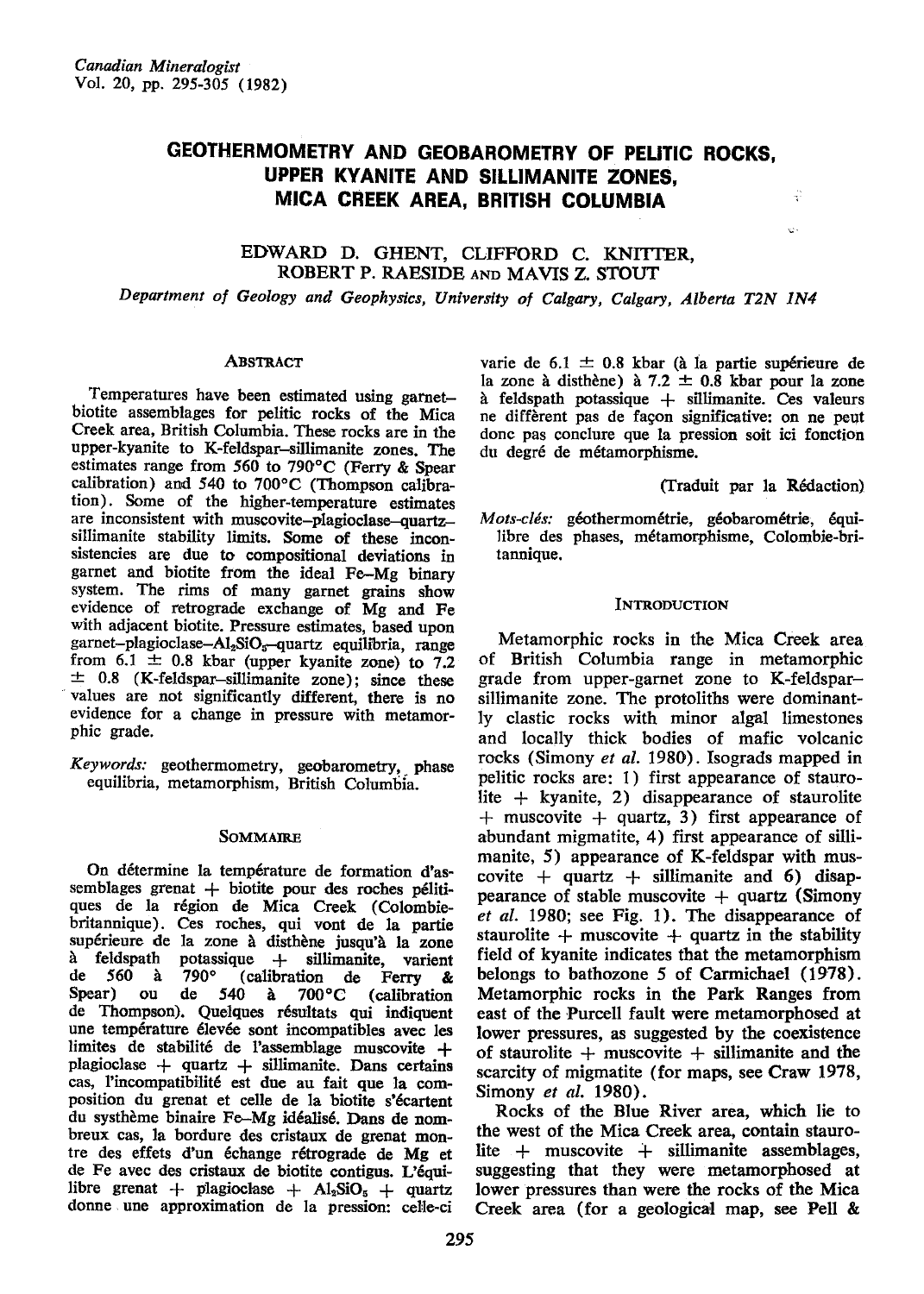

FIG. 1. Simplified map of Mica Creek area showing metamorphic isograds and sample localities.

Simony 1981, Pell 1981). Previous papers on the area include a study of metamorphism, structure and stratigraphy (Simony *et al.* 1980), a comparison of geobarometers and geothermometers for staurolite-kyanite-zone rocks (Ghent et al. 1979), an interpretation of the P-T conditions at the kyanite-sillimanite isograd (Ghent et al. 1980) and an interpretation of the geometry of a similar fold in carbonates (Spang et al. 1980). In the present paper, we

geothermometers and geobarometers apply to pelitic rocks of the upper kyanite zone to the K-feldspar-sillimanite zone. We include a comparison of temperatures estimated from garnet-biotite geothermometry with those estimated from muscovite-paragonite crystalline solutions coexisting with quartz, plagioclase and an Al<sub>2</sub>SiO<sub>5</sub> polymorph. We also discuss the regional variation in pressures estimated from garnet-plagioclase-Al<sub>2</sub>SiO<sub>5</sub>-quartz equilibria.

| TABLE 1. THERMODYNAMIC CONSTANTS USED IN PELITIC PHASE EQUILIBRIA |
|-------------------------------------------------------------------|
|                                                                   |

|    | Equilibria                  | $\Delta H^{\circ}$ | ΔS°        | $\Delta V^{\circ}$ | Source of Data             |
|----|-----------------------------|--------------------|------------|--------------------|----------------------------|
| 1) | $3$ an = $gr + 2ky + qz$    | $-14974.4$         | $-38.429*$ | $-1.578$           | Ghent (1976)               |
| 2) | $3$ an = gr + 2sill + qz    | $-11676.5$         | $-32.819*$ | $-1.301$           | Ghent (1976)               |
| 3) | $pa + qz = ab + sill + H2O$ | 21793.4            | 40.42      | $-1069$            | Chatteriee & Froese (1975) |
| 4) | kv = sill                   | 1617.46            | 2.764      | $+.1389$           | Holdaway (1971)            |
| 5) | $ms + az = kf + sil + H2O$  | 21658.4            | 33.333     | $-1137$            | Chatteriee & Froese (1975) |
| 6) | $alm + phl = ann + pyr$     | 12454              | 4.662      | .057               | Ferry & Spear (1978)       |
|    |                             |                    |            |                    |                            |

abbreviations are: an = anorthite, gr = grossular, ky = kyanite, sill = sillimanite, qz = quartz, pa = paragonite, ab = albite, ms = muscovite; kf = K-feldspar, alm = almandine, phl = phlogopite, ann = annite, pyr = pyrope

 $\triangle H^{\circ}$  is in calories,  $\triangle S^{\circ}$  is in cal/deg,  $\triangle V^{\circ}$  is in cal/bar<br>\* in the subsequent calculations, this is corrected by RT in K<sub>7</sub> = -1.8306T, See Ghent et al. (1979). Thermodynamic data for H<sub>2</sub>O from Burnham et al. (1969).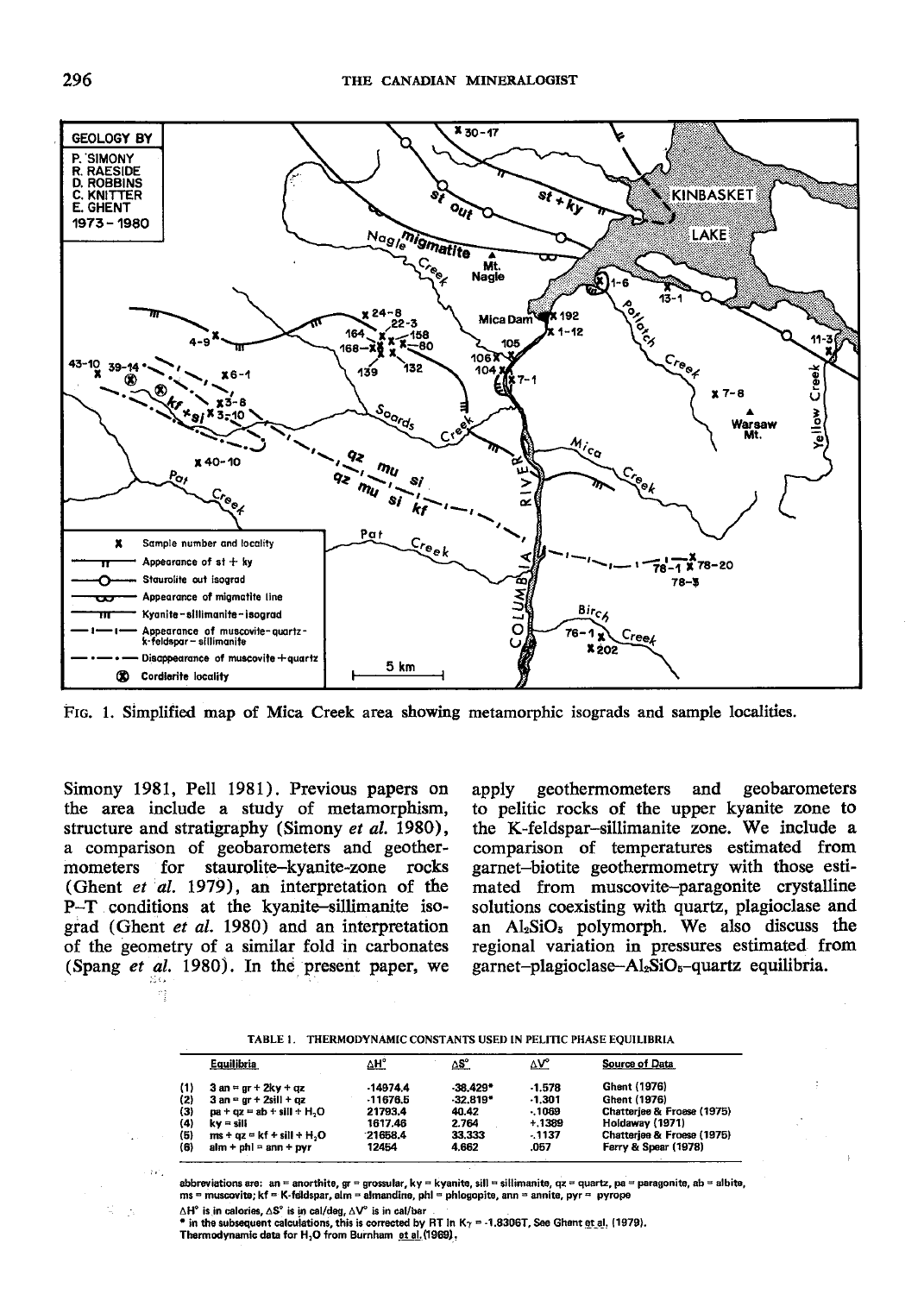#### SOURCES OF THERMODYNAMIC DATA

Thermodynamic constants used in this paper are listed in Table l. The general expression is  $\Delta G_{\rm T}^{\rm P} = 0 = \Delta H^{\circ} - T \Delta S^{\circ} + RT \ln f(H_2O)$  $+RTlnk_{\alpha} + RTlnK_{\gamma} + (P-1) \Delta V_s$ , where  $G_T^P$  is the change in Gibbs free energy at P and T,  $\Delta H^{\circ}$  is the change in standard enthalpy at T and one bar, T is temperature in Kelvin,  $\Delta S^{\circ}$ is the change in standard entropy at T and one bar, R is the gas constant,  $f(H_2O)$  is the fugacity of  $H_2O$ ,  $K_a$  is the activity product for the solids,  $K<sub>r</sub>$  is the activity-coefficient product for the solids, P is the pressure in bars and  $\Delta V_s$  is the volume change for the solids in the reaction. The sources of the data are given in Table l.

## GARNET-BIOTITE GEOTHERMOMETRY

The distribution of Fe and Mg between garnet and biotite has been used to estimate temperatures of metamorphism. Several calibrations of  $ln K<sub>p</sub>Mg-Fe$  ga-bi  $K<sub>p</sub> = (Mg/Fe)<sup>ga</sup>/$  $(Mg/Fe)^{bi}$ ] as a function of temperature and other variables have been published (Thompson 1976, Goldman & Albee 1977, Ferry & Spear 1978). Temperatures estimated for staurolite-kyanite-zone rocks from British Columbia. using the Thompson and Ferry & Spear calibrations, agree reasonably well with temperatures estimated from other geotherrnometers (Ghent et al. 1979). Ferry  $(1980)$  has de-<br>monstrated reasonable agreement between agreement between garnet-biotite geothermometry and other geothermometers for andalusite-sillimanite-grade pelitic rocks from Maine. Bohlen & Essene (1980) and Stoddard (1980), however, have presented evidence that garnet-biotite temperatures do not agree with other temperatures estimated for granulite-facies rocks from the Adirondacks. Hodges & Spear (1982) have presented evidence that the garnet-biotite Fe-Mg-exchange geothermometer is susceptible to re-equilibration during cooling and is most accurate in medium-grade metamorphic terranes. They suggest that it may yield unrealistically low temperatures for high-grade metamorphic terranes.

## GARNET ZONING AND GARNET-BIOTITE **TEMPERATURES**

One of the many problem in estimating metamorphic temperatures from the garnet-biotite Fe-Mg exchange geothermometer is the fact that most garnet grains show internal chemical zoning  $(e.g.,\ Tracy et al.$  1976). The pattern of chemical zoning in garnet is a complex function of bulk-rock composition, the P-T history of the rock, rates of homogeneous diffusion within garnet and, possibly, the availability of metamorphic fluids during the stages of garnet growth (Tracy et aI. 1976). Biotite grains coexisting with garnet are typically not chemically zoned. Because of the zoning problem in garnet, temperature estimates will necessarily carry an uncertainty in addition to that due to analytical uncertainty.

In a previous study of staurolite--kyanite-zone rocks, Ghent et al. (1979) analyzed garnet rims and adjacent biotite and showed that consistent and plausible temperatures could be estimated from the Fe-Mg exchange geothermometer as calibrated by Ferry & Spear (1978) and Thompson (1976).In a discussion of the high-grade metamorphic rocks from Massachusetts, Tracy et al. (1976) presented an interpretation of garnet-interior zoning as due to prograde continuous reaction and rim zoning as due to retrograde continuous reactions. They argued that where the rock contains very little garnet or the retrograde outer rims of garnet are narrow (and there are no other abundant Fe-Mg-Mn phases), the matrix biotite may have been close to an infinite reservoir, and the biotite Fe/Mg ratio could not have increased substantially from what it was earlier. In this case, Ko determined from a garnet interior and matrix biotite should give a substantially correct estimate of prograde temperatures.

In a study of garnet compositions from garnet, staurolite and cordierite zones in British Columbia, Woodsworth (1977) showed that the higher-grade garnet crystals are very weakly zoned; he proposed that originally zoned garnet crystals were homogenized at higher temperatures, He also pointed out the possibility that the Mg/Fe ratio of the garnet could be modified by exchange with another Mg-Fe phase during homogenization.

In the present study, we sampled garnet in contact with biotite grains and measured compositional profiles across a number of garnet gtains. Compared to lower-grade garnet, Mn content generally is low, and zoning, where present, is weak and typically reversed, i.e., Mn is relatively depleted in grain cores and enriched in grain margins (Table 2). These data suggest homogenization of originally zoned garnet. Mg/Fe ratios in garnet, however, were not completely homogenized; there are significant differences in  $\ln K_p$  values for garnet cores-matrix biotite versus  $ln K_p$  values for garnet rims matrix biotite (Table 2). The presence of re-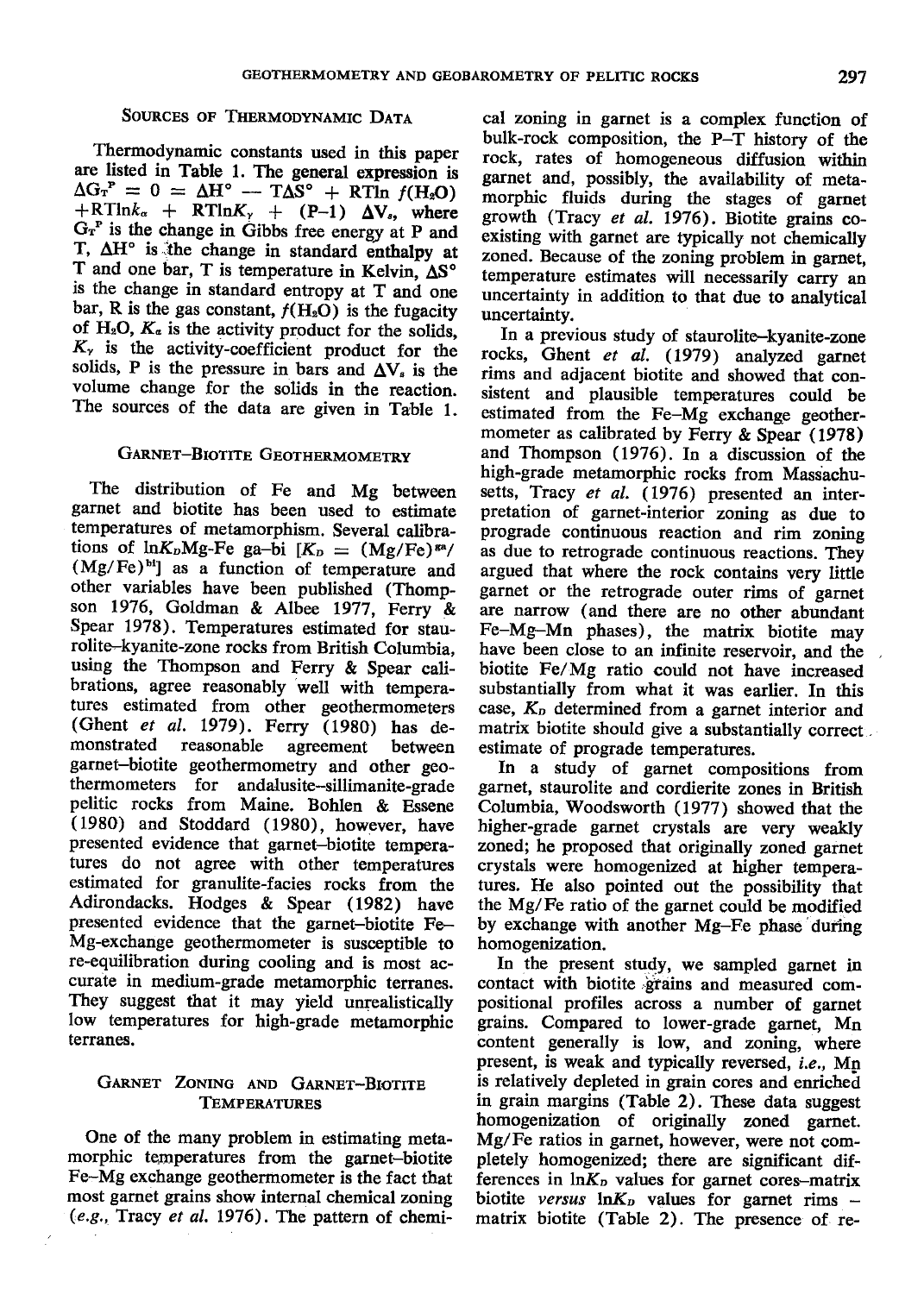# ${\small\texttt{TABLE 2. ESTIMATES OF PRESURE AND TEMPERATURE FOR PELITIC ROCKS, UPPER KYANTTE TO} \\ \hspace*{2.5in} \texttt{SILLIMANTE ZONES, MICA CREEK, BRITISH COLUMBIA}$

| Sample No. | <b>Mineral</b>    | In Kd              | ln Ks              | XMn        | XCa        | <u>XTi</u> | XAI  | T <sub>1</sub> | <u>T2</u>  | <u>P_</u>   | Zone |
|------------|-------------------|--------------------|--------------------|------------|------------|------------|------|----------------|------------|-------------|------|
| $1 - 12$   | ga core           | $-1.27$            | $-5.23$            | .02        | .02        |            |      | 695<br>590     | 790<br>620 | 8.4<br>5.6  | κ    |
|            | ga rim<br>bi      | $-1,62$            | $-5.23$            | .07        | .02        | .04        | .22  |                |            |             |      |
| $7 - 8$    | ga core           | $-1.37$            | -4.65              | .02        | .05        |            |      | 660            | 740        | 8.3         | ĸ    |
|            | ga rim<br>bi      | $-1.62$            | -4.65              | .03        | .05        | .04        | .23  | 590            | 625        | 6.3         |      |
| $11 - 3$   | ga core           | $-1.81$            | $-2.90$            | .00        | .15        |            |      | 540            | 560        | 7.0         | κ    |
|            | ga rim            | $-1.46$            | -3.50              | .00        | .13        |            |      | 635            | 700        | 9.1         |      |
|            | bi                |                    |                    |            |            | .02        | .22  |                |            |             |      |
| $13 - 1$   | ga core<br>ga rim | $-1.42$<br>$-1.81$ | $-2.86$<br>-3.39   | .02<br>.06 | .09<br>.09 |            |      | 645<br>540     | 725<br>560 | 10.1<br>6.2 | κ    |
|            | bi                |                    |                    |            |            | .05        | .25  |                |            |             |      |
| $30 - 17$  | ga core           | $-1.44$            | $-6.82$            | .05        | .03        |            |      | 640<br>615     | 690<br>665 | 4,8<br>6,0  | ĸ    |
|            | ga rim<br>bi      | $-1.52$            | $-5.43$            | .05        | .05        | .03        | .22  |                |            |             |      |
| CK-77-192  | gø                | $-1.58$            | $-5.41$            | .04        | .03        |            |      | 600            | 635        | 5,4         | κ    |
|            | bi                |                    |                    |            |            | .04        | .17  |                |            |             |      |
| $1-6$      | ga core           | $-1.39$<br>$-1.32$ | $-5.94$<br>-4.10   | .04<br>.08 | .04<br>.08 |            |      | 655<br>680     | 715<br>770 | 5.6<br>9.3  | KS   |
|            | ga rim<br>bi      |                    |                    |            |            | .05        | .19  |                |            |             |      |
| 4 – 9      | ga core           | $-1.48$            | -4.90              | .05        | .07        |            |      | 630            | 680        | 6.6         | KS   |
|            | ga rim<br>bi      | $-1.51$            | 4.65               | .03        | .08        | .06        | .15  | 620            | 670        | 6.8         |      |
| $7 - 1$    | ga core           | $-1.30$            | $-4.81$            | .03        | .07        |            |      | 685            | 775        | 8.3         | KS   |
|            | ga rim            | $-1.54$            | -4,93              | .06        | .06        |            |      | 610            | 655        | 6.1         |      |
|            | bi                |                    |                    |            |            | .06        | .16  |                |            |             |      |
| $22 - 3$   | ga core<br>ga rim | $-1,71$<br>$-1,76$ | $-3.52$<br>$-3.68$ | .05<br>.06 | .10<br>.08 |            |      | 565<br>550     | 595<br>575 | 7.0<br>6.5  | KS   |
|            | bi                |                    |                    |            |            | .05        | .14  |                |            |             |      |
| $24 - 8$   | ga core           | $-1.89$<br>$-1.75$ | $-3,09$<br>$-2.99$ | ,04<br>.04 | .16<br>.16 |            |      | 520<br>555     | 535<br>585 | 6,3<br>7.4  | ΚS   |
|            | ga rim<br>bi      |                    |                    |            |            | .06        | .20  |                |            |             |      |
| CK-77-80   | ga                | $-1.71$            | $-5,23$            | .03        | .05        |            |      | 565            | 585        | 4.8         | KS   |
|            | bi                |                    |                    |            |            | .04        | . 14 |                |            |             |      |
| CK-77-132  | ga<br>bi          | $-1.62$            | -4.73              | .03        | .02        | .06        | .11  | 590            | 625        | 5,9         | ΚS   |
|            |                   |                    |                    | .01        | .03        |            |      | 585            | 620        | 6,3         | κs   |
| CK-77-139  | ge<br>bi          | $-1.63$            | $-4,41$            |            |            | .04        | .14  |                |            |             |      |
| CK-77-158  | ga                | $-1.74$            | $-4.30$            | .08        | .07        |            |      | 555            | 580        | 5.7         | KS   |
|            | bi                |                    |                    |            |            | .05        | .13  |                |            |             |      |
| CK-77-164  | ga<br>bi          | $-1.68$            | -4.14              | .03        | .07        | .04        | .15  | 575            | 605        | 6,4         | KS   |
|            |                   |                    |                    |            |            |            |      | 580            | 615        | 6.8         | KS   |
| CK-77-168  | ga<br>bi          | $-1.66$            | $-3.98$            | .08        | .06        | .05        | .12  |                |            |             |      |
| GM-73-104  | ga core           | $-1.37$            |                    | .05        | .03        |            |      | 660            |            |             | KS   |
|            | ga rim<br>bi      | $-1.64$            | $-6.63$            | .07        | .03        | .04        | .17  | 585            | 610        | 4.5         |      |
| GM-73-105  |                   | $-2.08$            |                    | .03        | .11        |            |      | 480            |            |             | KS   |
|            | ga core<br>ga int | $-1.52$            |                    | .05        | .07        |            |      | 615            |            |             |      |
|            | ga rim<br>bi      | $-1.54$            |                    | .06        | .07        | .03        | .17  | 620            |            |             |      |
| GM-73-106  | ga core           | $-1.35$            |                    | .04        | .05        |            |      | 670            |            |             | KS   |
|            | ga rim<br>bi      | $-1.60$            | -4.74              | .07        | .05        | .05        | .14  | 595            | 630        | 6.1         |      |
|            |                   |                    |                    |            |            |            |      | 635            | 695        | 6.7         | MS   |
| $6 - 1$    | ga<br>bi          | $-1.45$            | $-5.02$            | .07        | .04        | .10        | .10  |                |            |             |      |

verse Mn zoning, often with a sharp increase in Mn content near garnet rims, also suggests<br>the possibility of retrograde reactions (cf., Woodsworth 1977).

Temperatures estimated were from Thompson  $(1976,$  Fig. 1-B, p. 429) and from the calibration of Ferry & Spear (1978). For the Ferry & Spear calibration, we substituted component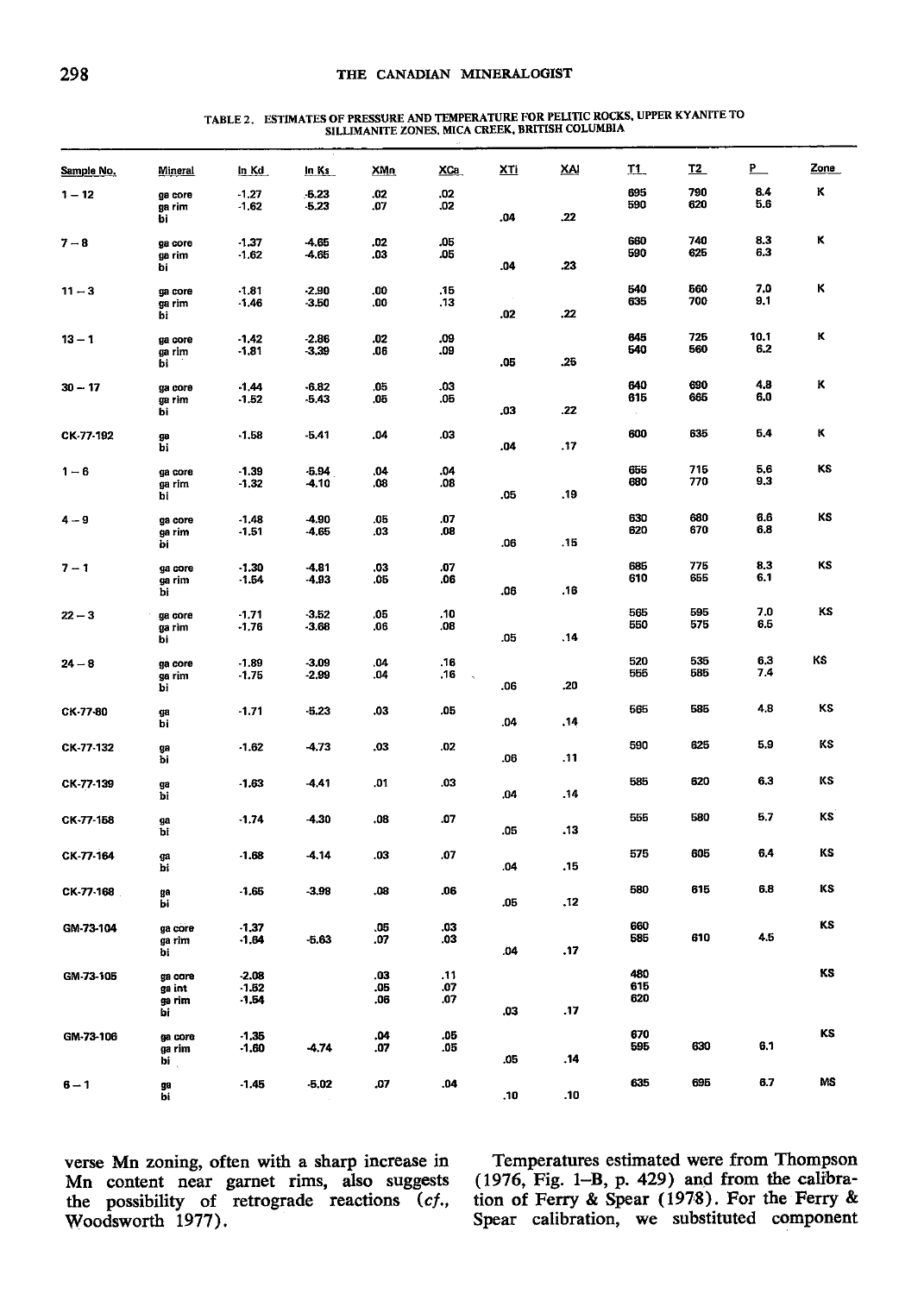| SM-76-1   | ga core<br>ga rim<br>bi  | $-1.52$<br>$-1.73$ | $-5.09$<br>$-5.09$ | .04<br>.04 | .08<br>.08. | .08        | .15        | 615<br>560 | 660<br>580 | 6.0<br>4,7 | <b>MS</b>  |
|-----------|--------------------------|--------------------|--------------------|------------|-------------|------------|------------|------------|------------|------------|------------|
| CK-77-202 | ga<br>ыī                 | $-1,53$            | -4.16              | .02        | .07         | .03.       | .15        | 615        | 660        | 7.2        | <b>MS</b>  |
| GM-78-1   | ga<br>Ьi<br>bi incl      | $-1.34$<br>$-1.68$ | $-4.35$            | .06        | .06         | .08<br>.08 | .15<br>.14 | 670<br>575 | 755<br>600 | 8.7<br>6,1 | MS         |
| GM-78-20  | ga<br>ьi<br>bi incl      | $-1.34$<br>$-1.64$ | -4.49              | .06        | .03         | .09<br>.09 | .12<br>.12 | 670<br>585 | 755<br>615 | 8.4<br>6.1 | <b>MSF</b> |
| $3-8$     | ga core<br>ga rim<br>bi  | $-1.51$<br>$-1.39$ | $-4.70$<br>$-4.58$ | .05<br>,04 | .05<br>.05  | .04        | .14        | 620<br>655 | 670<br>730 | 6.7<br>7.9 | <b>MSF</b> |
| $40 - 10$ | ga core<br>ga rim<br>bi  | $-1.41$<br>$-1.86$ | $-4.88$<br>$-5.90$ | .01<br>.02 | .07<br>.05  | .09        | .06        | 650<br>530 | 715<br>530 | 7.2<br>2.9 | <b>MSF</b> |
| GM-78-3   | ga<br>bi<br>bi incl      | $-1.47$<br>$-1.74$ |                    | .04        | .04         | .08<br>.07 | .14<br>.14 | 630<br>555 |            |            | <b>MSF</b> |
| $3 - 10$  | ga core<br>ga rim<br>bi  | $-1,38$<br>$-1.44$ | $-6.07$<br>$-4.28$ | .08<br>.08 | .05<br>.06  | .06        | .16        | 660<br>640 | 730<br>705 | 7.1<br>7.9 | SF         |
| $39 - 14$ | ga core<br>ga rim<br>hi. | $-1,38$<br>$-1.85$ | $-6.07$<br>-4.97   | .06<br>.07 | .04<br>.04  | .07        | .13        | 660<br>530 | 730<br>540 | 7.1<br>4.2 | SF         |
| $43 - 10$ | ga core<br>ga rim<br>bi  | $-1.26$<br>$-1.60$ | $-5.53$<br>$-5.78$ | 03<br>.04  | .04<br>.03. | .06        | .13        | 700<br>595 | 790<br>625 | 7,3<br>4.5 | SF         |

core = garnet core; ga int = garnet interior; ga rim = garnet rim; bi = biotite; bi incl = biotite included in garnet

In  $K_D$  and In  $K_S$  defined in text,  $XMn = Mn/Mn + Ca + Fe + Mg$  atoms

XCa = Ca/Ca+Mn+Fe+Mg atoms XTi = Ti/sum octahedral atoms XAI = Al/sum of octahedral atoms

 $T_1$  = Temperature estimated from Thompson calibration (see text)

 $T_2$  = Temperature estimated from Ferry and Spear calibration combined with garnet-plagioclase Al<sub>2</sub> SiO<sub>s</sub> -quartz

 $P =$  pressure estimated from garnet-plagioclase-Al<sub>2</sub> SiO<sub>5</sub> -quartz and Ferry Spear calibration

K = kyanite zone; KS = near kyanite-sillimanite isograd; MS = muscovite-sillimanite zone; MSF = muscovite-sillimanite-K-feldspar zone; SF = sillimanite-K-feldspar zone

activities into equilibrium (6) and equilibrium  $(1)$  or  $(2)$  (Table 1) and solved these equations simultaneously for P and T.

Upper-kyanite-zone samples show quite variable temperature estimates both for garnet core  $-$  biotite and for garnet rim  $-$  biotite (Table 2). One sample  $(11-2)$  shows garnet rim biotite temperature estimates higher than those for garnet core  $-$  biotite. The range in garnet rim – biotite temperatures is 540 to  $635^{\circ}$ C (Thompson calibration) and 560 to 700°C (Ferry & Spear calibration), which seems rather large for upper-kyanite-zone samples from a relatively restricted area. The average estimated temperatures and standard deviations for the upper-kyanite-zone samples are  $595 \pm 30^{\circ}$ C (Thompson calibration) and 635  $\pm$  50°C (Ferry & Spear calibration). Ghent et al. (1979, p. 877) estimated a standard deviation of  $\pm$  $15^{\circ}$ C due to analytical uncertainty in the garnetbiotite geothermometer (see also Ferry & Spear 1978, p. 117). The observed standard deviations

indicate that the variation is likely due to factors other than analytical uncertainty. This point will be discussed in more detail later.

Samples near the kyanite-sillimanite isograd also show quite variable garnet core  $-$  biotite and garnet rim  $-$  biotite temperatures (Table 2, Fig. 1). The range in estimated temperatures for 14 samples is over  $100^{\circ}$ C (Table 2, Fig. 1). Six samples from a restricted area (CK-77-80) to  $CK-77-168$ , Table 2, Fig. 1) show a relatively narrow estimated temperature range, 555 to 590 °C (Thompson calibration) and 585 to  $625^{\circ}$ C (Ferry & Spear calibration). For these samples, garnet was sampled a least 100  $\mu$ m from the edge of the grains. Garnet rim – biotite temperatures estimated for these rocks are lower by 50 to 100°C or more (Knitter 1979).

For 11 samples from the higher-grade metamorphic zones, with one exception  $(3-8)$ , garnet rim - biotite temperatures are lower than garnet interior – biotite temperatures. This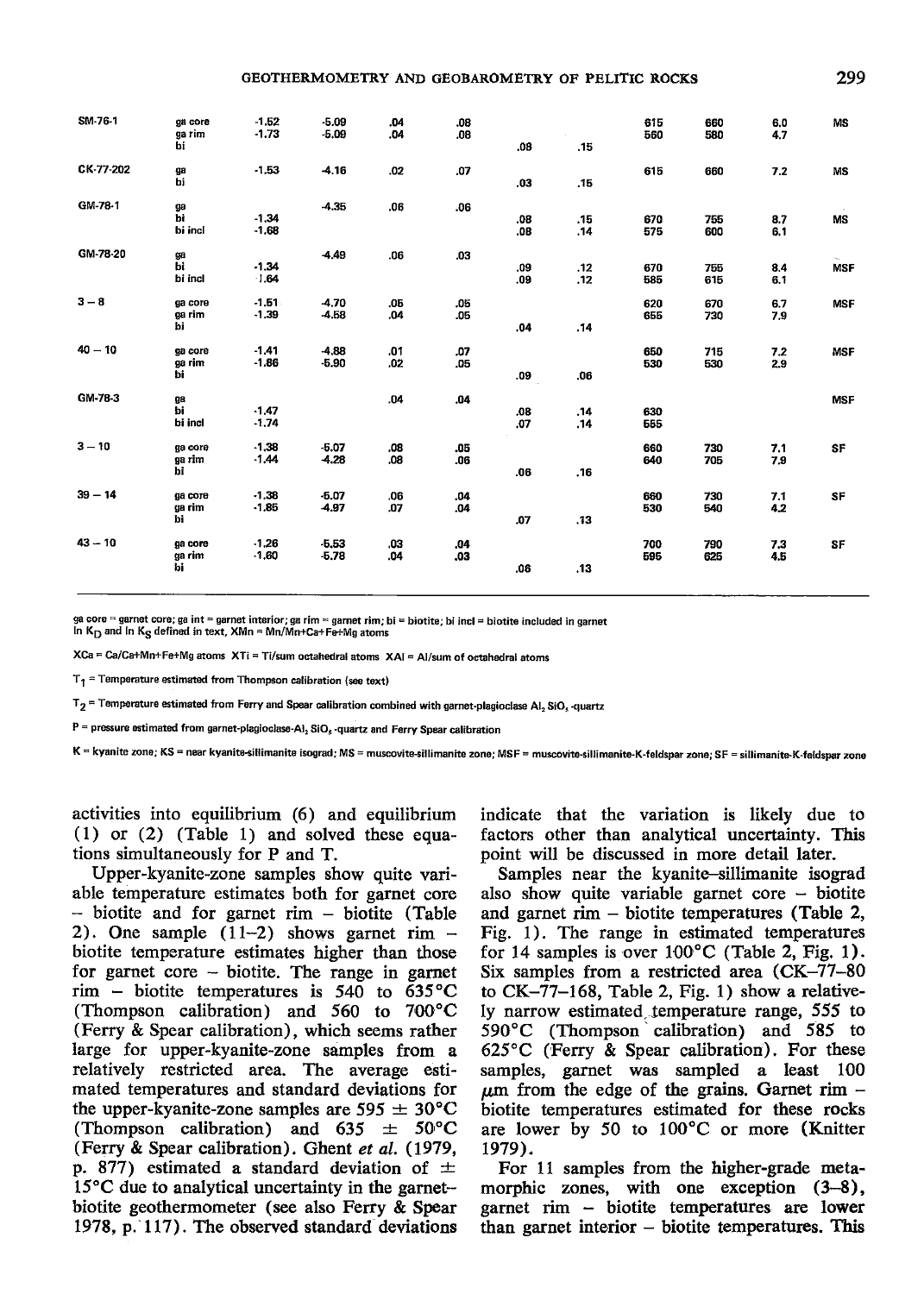suggests retrograde Fe-Mg exchange between biotite and garnet rims during cooling. For the higher-grade metamorphic zones, the range in estimated temperatures is  $615-700^{\circ}$ C (Thompson calibration) and 660 to 790'C (10 samples, Ferry & Spear calibration). The mean temperatures and standard deviations are  $650 \pm 25^{\circ}$ C (Thompson calibration) and  $715 \pm 45^{\circ}$ C (Ferry & Spear calibration).

#### DISCUSSION OF GARNET-BIOTITE TEMPERATURES

There are two points to discuss: 1) the variation in estimated temperatures within a given metamorphic zone, and 2) the accuracy of the calibrations of the garnet-biotite Fe-Mg exchange geothermometer.

The estimated maximum variation in temperature along the kyanite-sillimanite isograd is  $20^{\circ}$ C (see Ghent *et al.* 1980 for a discussion). This estimated variation is far less than that in estimated temperatures based on garnet-biotite geothermometry. All samples contain quartzmuscovite-bioite-garnet-plagioclase-kyanite (sillimanite)-ilmenite. The garnet and biotite show .some variation in composition (Table 2), but there is no significant correlation between Mn and Ca content of garnet, Ti and  $Al<sup>vi</sup>$  content of biotite and the estimated temperature of equilibration. We conclude that the large variations in temperature for samples along the kyanite-sillimanite isograd are the products of a) real variations in closure temperatures for Mg-Fe exchange along the isograd, b) analyti cal uncertainty, and c) sampling of garnet domains that were not in equilibrium with matrix biotite and that consequently yield erroneous temperatures.

Because of the large variation in estimated temperatures for the samples described in this study, it will be extremely difficult to determine the precise geometry of isothermal surfaces in this terrane using garnet-biotite geothermometry. The problem is compounded by the fact that the isograds have been folded (Simony et al 1980, Ghent et al. 1980). Folding of the kyanite-sillimanite isograd is clearly demonstrated by the coincidence of sillimanite-zone outliers with the hinges of  $F_3$  folds (Fig. 1; Ghent et al. 1980). The essentially parallel pattern of outcrop of the staurolite-out and muscovite-quartz-K-feldspar-sillimanite isograds does not reflect the Fa folding; however, these isogradic surfaces initially had steep dips, and the folding would be detected only if the  $F_a$ fold were of very large amplitude.

To discuss the accuracy of the calibrations of the garnet-biotite geothermometer, we next compare these temperature estimates to those based upon another equilibrium that is temperature-dependent.

## MICA-QUARTZ-FELDSPAR-Al2SiO<sub>s</sub> EQUILIBRIA

In pelitic rocks at metamorphic grades below the disappearance of muscovite  $+$  quartz, a common mineral assemblage is K-Na-mica-quartzplagioclase-kyanite (sillimanite)  $\pm$  K-feldspar. This assemblage can be modeled by the following equilibria:

3) paragonite+quartz=albite+Al<sub>2</sub>SiO<sub>5</sub>+H<sub>2</sub>O

5) muscovite  $+$ quartz $=$ 

 $K$ -feldspar + Al<sub>2</sub>SiO<sub>5</sub> + H<sub>2</sub>O

Reaction numbers are those given in Table 1.

Ghent (1975) and Ghent  $et \ al.$  (1979) showed that, if an estimate of  $P_s$  and  $T$  could be made, substitution of activities of paragonite in muscovite-paragonite crystalline solutions and of albite component in albite-anorthite<br>crystalline solutions allows an estimation crystalline solutions allows an of  $f(H_2O)$ , the fugacity of  $H_2O$ .

In the present paper we compare garnet-biotite estimates of temperature with the maximum temperature at which K-Na-mica-quartz-plagioclase-kyanite (sillimanite)-fluid would be stable. For these estimates we set  $P(H_2O) = P_s =$ 6 kbar and use the thermodynamic data given in Table 1. The temperatures have been estimated using two models for the activity of paragonite component in K-Na-mica. The first model sets  $a_{pa}^{mi} = \gamma_{pa}^{mi} X_{Na}^{mi}$  where  $a_{pa}^{mi}$  is the activity of paragonite (pa) in K-Na-mica (mi),  $\gamma_{pa}$ <sup>mi</sup> is the activity coefficient of paragonite in K-Na-mica, and  $X_{pa}^{mt}$  is the mole fraction of Na in K-Na-mica  $[X_{\text{Na}}^{\text{mi}} = \text{Na}/(\text{Na} + \text{K})]$ . The activity coefficient of paragonite component is estimated from the equations of Eugster *et al.* (1972). The second model sets  $a_{pa}^{mt} = (\gamma_{pa}^{mt})$  $(X_{N\alpha}^{m1})\cdot (X_{\text{Alvi}}^{m1})^2$ , where  $X_{\text{Alvi}}^{m1}$  is the mole fraction of Al in octahedral sites  $[= Al^{ri}/(Al^{vi} +$ Fe  $+$  Mg  $+$  Ti)]; all other symbols have the same definition. The octahedral Al content is an estimate of "phengite" substitution and assumes coupling of (Mg, Fe)-for-Al substitution in octahedral sites with Si-for-Al substitution in tetrahedral sites (see Ghent et al. 1979), Because we have no quantitative data on the activity coefficient of octahedral Al in K-Namica, we treat it as an ideal solution. This model will displace equilibrium  $(3)$  to higher temperatures at constant pressure. Compared to data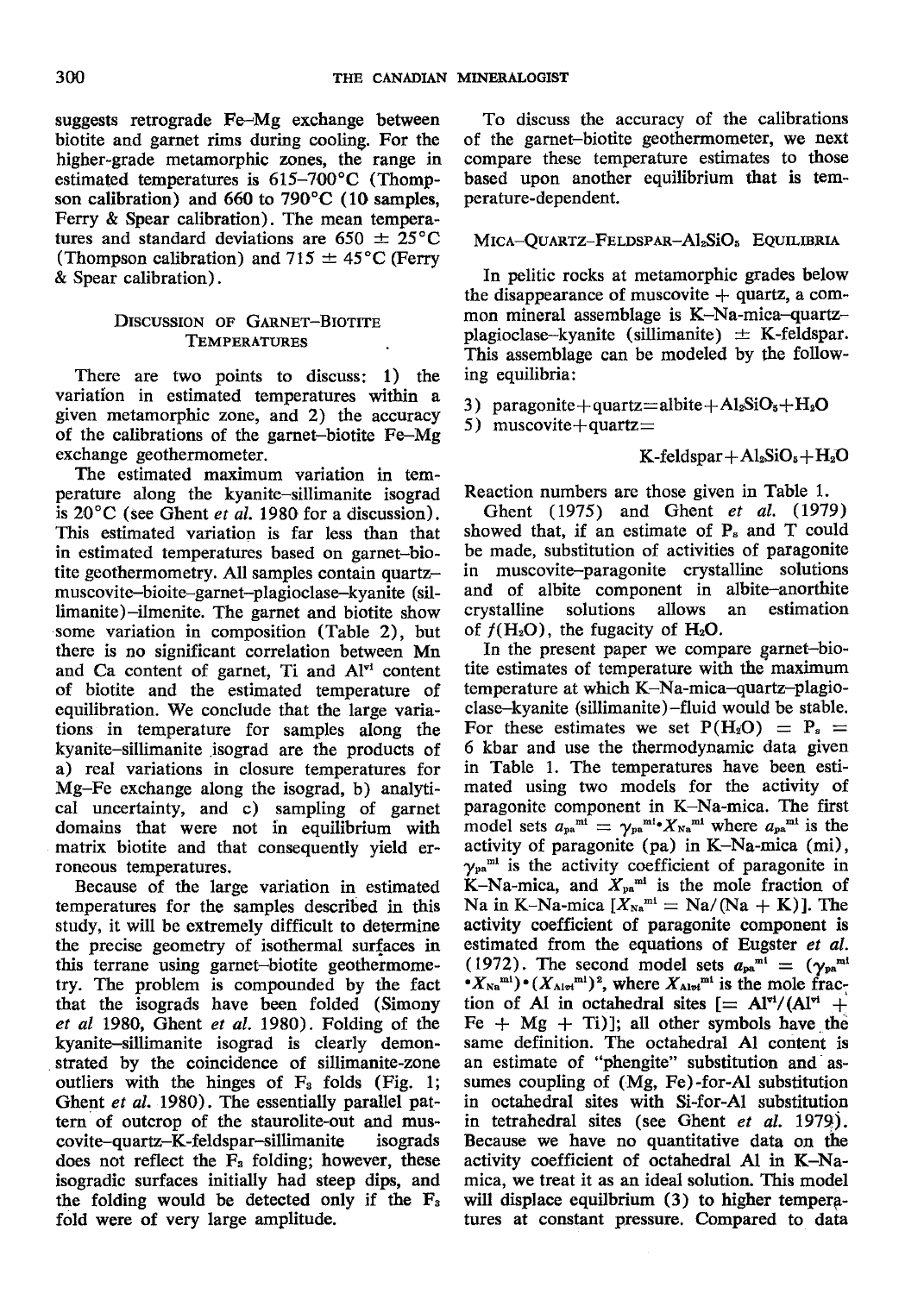for other solid solutions where Mg and Fe substitute for Al in octahedral sites, we would predict a positive deviation from ideality for this substitution. If, for example, we set  $\gamma Al_{\rm vt}{}^{\rm mt}$  = 1.10, the temperature estimate at 6 kbar would be reduced by about  $10^{\circ}$ C. Consequently, the maximum temperature estimate probably lies between temperatures estimated from the model with no "phengite" correction and the model with "phengite" correction using an ideal model for octahedral A1.

We compare garnet-biotite temperatures based upon the Thompson and Ferry & Spear calibrations with maximum possible temperatures based upon K-Na-mica-quartz-feldspar- $Al<sub>2</sub>SiO<sub>5</sub>$  equilibria (Table 3). Temperature estimates for sillimanite-zone samples using the Ferry & Spear temperature estimates are generally higher than temperature estimates based on  $K-Na-mica-quartz-fieldspan-Al<sub>2</sub>SiO<sub>5</sub> with$ no "phengite" correction. Four of these garnetbiotite temperature estimates exceed temperature estimates based on K–Na-mica-quartz-feldspar- $Al<sub>2</sub>SiO<sub>5</sub>$  with phengite correction. Only one of the garnet-biotite temperature estimates using the Thompson calibration exceeds the K-Namica-quartz-feldspar-AleSiOs temperature estimates (Table 3). The total spread of garnetbiotite temperatures is from 580 to  $740^{\circ}$ C for the Ferry & Spear calibration and from 555 to 67O"C for the Thompson calibration. The higher temperature estimate  $(740^{\circ}$ C) is clearly outside the upper stability limit of the associated muscovite<sub>ss</sub>  $+$  quartz for  $P(H_2O) = P_s$ .

For six samples from a restricted area near the kyanite-sillimanite isograd (CK-77-80 to CK-77-168, Tables 2, 3, Fig. 1), the estimated temperature range is 585 to 610"C (no phengite correction) and  $605^\circ$  to  $635^\circ$ C (with phengite correction). These estimates suggest that, for these samples from a restricted area, there was little variation in metamorphic temperature or  $f(H_2O)$ . The mica-quartz-Al<sub>2</sub>SiO<sub>s</sub>-feldspar- $H<sub>2</sub>O$  equilibria cannot strictly be used as a geothermometer unless we can make independent estimates of  $P_s$  and  $f(H_2O)$ . In addition, for  $P(H_2O) = P_s$  at higher pressures and temperatures, equilibria involving paragonite crystalline solution  $+$  quartz  $+$  albite crystalline solution  $+$  Al<sub>2</sub>SiO<sub>5</sub> + H<sub>2</sub>O will be metastable with respect to equilibria involving an H<sub>2</sub>O-saturated silicate melt (Thompson & Tracy 1979). The upper stability limit of Ca-bearing muscovite-K-bearing anorthite-quartz for  $P(H_2O) = P_s$  is nedr 695'C and 5.2 kbar; this limit is clearly exceeded by some of the garnet-biotite temperature estimates (Tables 2, 3).

| TABLE 3. | <b>COMPARISON OF TEMPERATURES ESTIMATED FROM</b>         |  |
|----------|----------------------------------------------------------|--|
|          | GARNET-BIOTITE EQUILIBRIUM WITH UPPER PARAGONITE-OUARTZ- |  |
|          | ALBITE-ALSIO, EQUILIBRIA                                 |  |

| <b>Sample</b> | T(F&S) | T(Th) | I(1) | T(2) |
|---------------|--------|-------|------|------|
| GM 73 104     | 615    | 535   | 615  | 635  |
| 105           | 600    | 570   | 610  | 635  |
| 106           | 630    | 595   | 640  | 640  |
| GM 78 1       | 735    | 670   | 690  | 730  |
| bi inclusion  | 595    | 570   |      |      |
| GM 78 3a      | 685    | 635   | 695  | 720  |
| bi inclusion  | 580    | 555   |      |      |
| GM 78 20      | 740    | 670   | 670  | 710  |
| SM 761        | 580    | 560   | 665  | 690  |
| CK 7780       | 590    | 565   | 590  | 610  |
| CK 77 132     | 620    | 590   | 610  | 635  |
| CK 77 139     | 615    | 585   | 595  | 615  |
| CK 77 158     | 580    | 555   | 595  | 620  |
| CK 77 164     | 600    | 575   | 585  | 605  |
| CK 77 168     | 610    | 580   | 585  | 610  |
| CK 77 192     | 635    | 600   | 600  | 615  |
| CK 77 202     | 655    | 615   | 590  | 600  |

F&S = temperature estimated from Ferry and Spear calibration at 6 kbar

Th  $=$  temperature estimated from Thompson calibration (1976, p. 429)

T1 = upper limit on temperature at 6 kbar ( $P_{H_1Q}=P_s$ )<br>for paragonite - quartz-albite-Al<sub>2</sub>SiO<sub>s</sub> equilibria no "phengite" correcti

 $T_2$  = same as condition for  $T_1$  except "phangite" correction applied. See table.

#### EFFECTS OF DEVIATION OF COMPOSITION FROM BINARY FE-MG SYSTEM ON GARNET-BIOTITE GEOTHERMOMETRY

Compositional deviations from the ideal Fe-Mg system will affect temperatures estimated from the garnet-biotite geothermometer (e.g., Goldman & Albee 1977, Ferry & Spear 1978). Samples from the upper-kyanite through muscovite-feldspar-sillimanite zones in the Mica Creek area contain the mineral assemblage quartz-muscovite-biotite-plagio clase-garnet- $Al<sub>2</sub>$  $SiO<sub>s</sub>$ -ilmenite (Table 2) and samples from the K-feldspar-sillimanite zone contain K-feldsparsillimanite instead of muscovite (Table 2). Because the mineral system would be saturated with  $SiO<sub>2</sub>$ ,  $Al<sub>2</sub>SiO<sub>5</sub>$  and a Ti-bearing phase, any variation in the concentrations of these elements should be a function of P, T and other intensive variables rather than the bulk concentration of these elements in the mineral system.

Tracy (1978) pointed out that biotite from sillimanite-zone rocks in Massachusetts contains appreciable octahedral Ti and does not conform precisely to trioctahedral stoichiometry Both Thompson (1976) and Goldman & Albee (L977) suggeSted that for large quantities of Ti in biotite, a correction should be made to the temperature estimated using  $\ln K_{\text{D}}$  for the ideal binary Fe-Mg system. Goldman & Albee (1977) suggested that, for a given Ti content in biotite, the temperature estimate based upon  $ln K<sub>D</sub>$  for the Fe-Mg binary system should be reduced, Higher-grade biotite from the Mica Creek area generally contains more Ti than lower-grade biotite; some of these samples yield garnet-biotite estimates of temperature that arc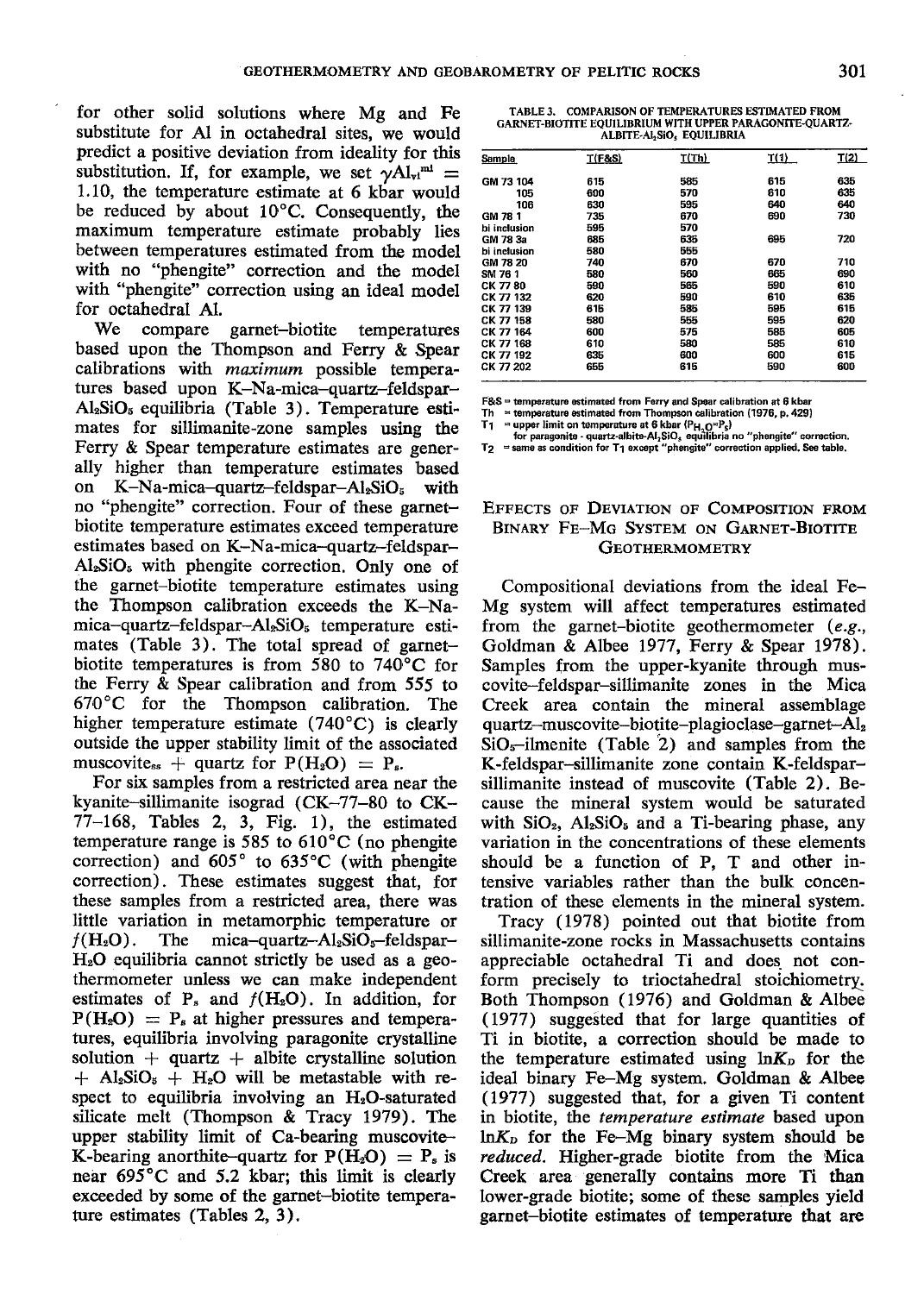higher than maximum temperatures estimated K-Na-mica-quartz-Al2SiO<sub>5</sub>-plagioclasefrom  $H<sub>2</sub>O$  equilibria.

Goldman & Albee (1977) suggested that for a given octahedral  $Al(Al^{vi})$  in biotite, the temperature estimate based upon lnK<sub>p</sub> for the ideal Fe-Mg binary system should be increased. A plot of InK<sub>p</sub> versus X<sub>Alvi</sub> in biotite for Mica Creek rocks shows a poor correlation;  $X_{\text{Alot}}$  is generally lower in the higher-grade rocks.

Goldman & Albee (1977) and Ganguly  $(1979)$  both suggested that for Fe-Mg exchange geothermometers, a correction for high Ca and Mn contents of garnet should be made. Examination of the data in Table 3 indicates that garnet from lower-grade samples generally contains slightly more Ca and Mn than that from higher-grade samples, but there is a significant overlap in the composition of garnet as a function of metamorphic grade.

In summary, deviations from the ideal Fe-Mg binary system will likely lead to inaccurate estimates of temperature using garnet-biotite geothermometry. Quantitatve estimates of the effects of other elements on Fe-Mg exchange between garnet and biotite are needed; relevant experimental determinations of phase equilibria and thermochemical studies are currently in progress  $(e.g.,$  Albrecht & Hewitt 1981).

## PRESSURE ESTIMATES BASED UPON GARNET-PLAGIOCLASE-Al2SiO<sub>5</sub>-QUARTZ EQUILIBRIA

The pressure during metamorphism can be estimated from the equilibrium (Ghent 1976, Ghent et al. 1979)

 $3CaAl<sub>2</sub>Si<sub>2</sub>O<sub>8</sub> = Ca<sub>3</sub>Al<sub>2</sub>Si<sub>3</sub>O<sub>12</sub> + 2Al<sub>8</sub>SiO<sub>5</sub>+SiO<sub>2</sub>$ anorthite grossular quartz

Using a value of  $ln K_s = 4.61 \pm 0.46$  ( $ln K_s = 3$ )  $\ln X_{\rm gr}^{\rm ga}$  - 3  $\ln X_{\rm an}^{\rm pl}$ ) for the kyanite-sillimanite isograd from several metamorphic areas, Ghent et al. (1979, p. 878) estimated a value of  $ln K_{\gamma}$  $=$  3 ln  $\gamma_{\rm gr}^{\rm ga}$  3 ln  $\gamma_{\rm na}^{\rm pl}$  = -0.92. This value is close to that estimated by Newton & Haselton (1981) using activity coefficients from experimental phase-equilibria and thermochemistry.

A plot of  $\ln K_s$  against  $\ln K_p$  shows no strong correlation, suggesting that pressure of metamorphism does not increase with increasing temperature of metamorphism. The estimation of pressure using garnet- $Al_2SiO_6$ -plagioclasequartz is dependent upon the estimate of metamorphic temperature; a T uncertainty of  $\pm$ 15°C, with analytical uncertainties of  $\pm$  1

mol% an and  $\pm$  1 mol% gr, leads to an uncertainty of  $\pm$  1.6 kbar (2 standard deviations). Consequently, the uncertainties discussed in the section on garnet-biotite geothermometry must be propagated in the pressure calculations.

## CALCIUM ZONING IN GARNET AND PLAGIOCLASE

In an earlier paper, Ghent (1976) suggested that calcium zoning in individual garnet and plagioclase grains is systematically related. Typically, plagioclase grains show "reverse" zoning, with calcium enrichment in the rims relative to cores, and garnet grains show lower calcium in rims relative to cores (Table 2). Since garnet and plagioclase are the dominant calcium-bearing minerals in a metamorphosed pelite, the correlation of zoning profiles suggests communication of calcium between the coexisting minerals. The interpretation of calcium zoning in terms of pressure and temperature of crystallization was discussed by Ghent (1976). The rims of adjacent garnet and plagioclase were assumed to have equilibrated at a given pressure and temperature, and the phases were saturated with quartz and Al<sub>2</sub>SiO<sub>5</sub>. Use of this model has vielded a reasonably consistent set of pressure estimates for staurolite-kyanite-zone rocks from Mica Creek, British Columbia (Ghent et al. 1979). Temperatures estimated for these rocks were based upon garnet-biotite geothermometry (Ghent et al. 1979). In the present study, higher-grade rocks show evidence of retrograde exchange of Mg, Fe, and Mn among garnet, biotite and other phases. In some samples, we have used the garnet interior Mg-Fe compositions as the best estimate of maximum temperature conditions. It is not clear which portion of a nearby plagioclase grain should be considered to be in equilibrium with interiors of garnet grains. Not only must there have been equilibrium distribution of calcium between garnet interiors and plagioclase, but also the phases must be saturated with quartz and Al<sub>2</sub>  $SiO<sub>5</sub>$ . This latter point can be demonstrated for garnet and plagioclase rims but not for garnet and plagioclase interiors. A second problem is the nature of retrograde reactions beween garnet and plagioclase. A drop in temperature at constant pressure should produce calcium enrichment in the garnet relative to plagioclase. The reaction is complicated by the necessity of coupled Na, Si substitution for Ca, Al in plagioclase, indicating the participation of at least one additional phase. If there is not saturation with quartz and Al<sub>2</sub>SiO<sub>5</sub> at a given pressure and temperature, the ratio of anorthite in plagio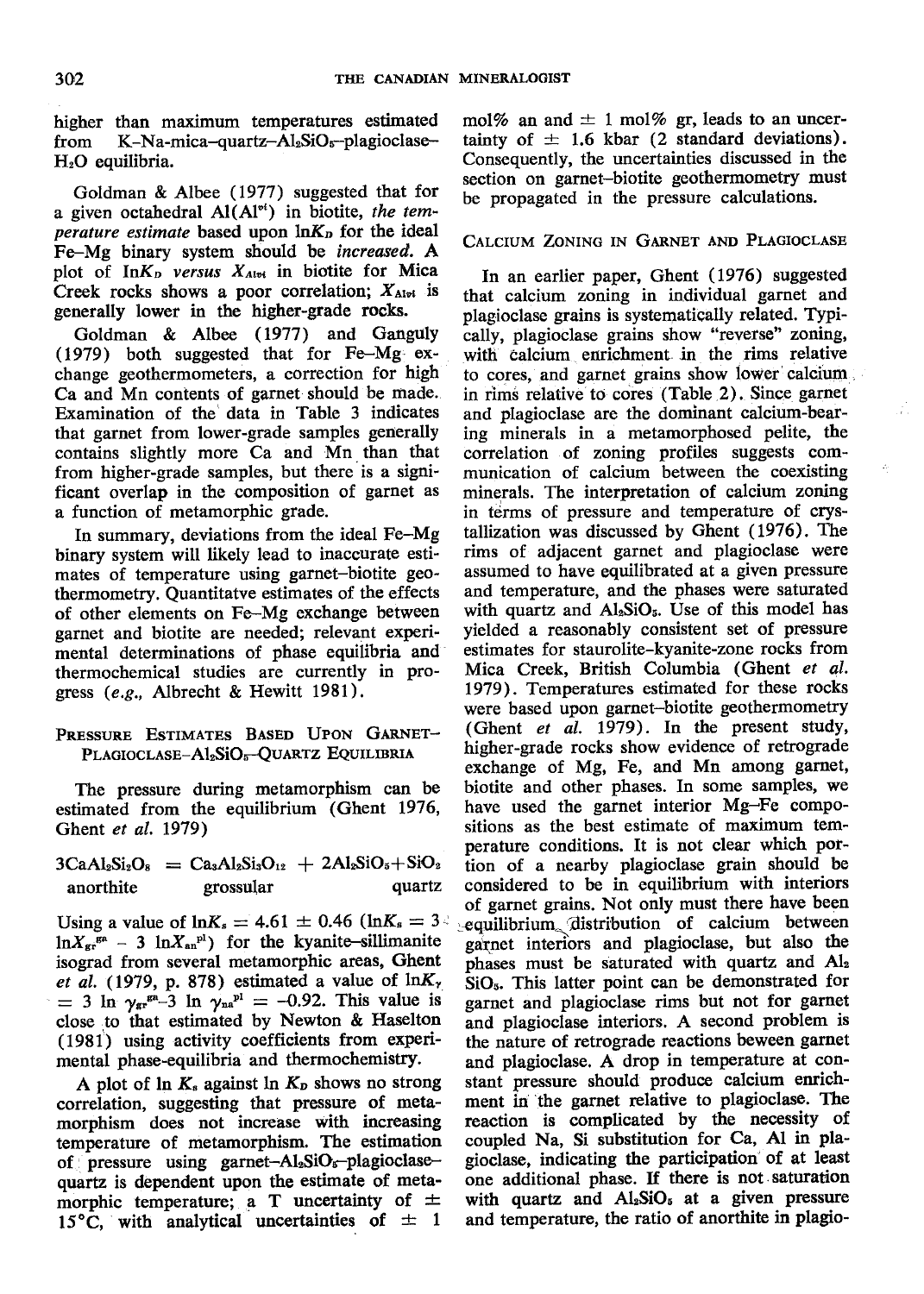clase to grossular in garnet will not be buffered and this ratio consequently will not provide a good indication of P, T conditions.

## VARIATION IN  $K_s$  and Pressure with METAMORPHIC GRADE

Estimates of mean values and standard deviations for  $\ln K_s$  for the different metamorphic zones are: kyanite zone  $-4.5 \pm 1.1$ , near kyanite-sillimanite isograd  $-4.6 \pm 0.8$ , and mus $covite-sillimanite zone and higher grade  $-4.8$$  $\pm$  0.4. These calculations suggest that there is no significant difference in  $\ln K_s$  as a function of metamorphic grade. A difference in temperature of about 70'C from the kyanite zone to the muscovite-sillimanite and higher-grade zones would produce a pressure difference of about L kbar, which is near the standard deviation of the mean values of  $\ln K_{\rm s}$ .

This interpretation is borne out by the mean estimates of pressure and standard deviations. These values are: kyanite zone  $6.1 \pm 0.6$  kbar, near kyanite-sillimanite isograd 6.1  $\pm$  0.8 kbar, and muscovite-sillimanite zone and higher grade 7.2  $\pm$  0.8 kbar. These pressure estimates are based on garnet--biotite temperatures using the Ferry & Spear calibration. If the Thompson calibration wete used, the estimated pressures would be reduced (Fig. 2). For example, for ln  $K_s = -4.5$  and T = 630°C, P = 6.3 kbar; a reduction in temperature to 600°C would reduce P to 5.8 kbar. The conclusions regarding essentially constant pressure in the different metamorphic zones, however, would not change.

Although metamorphic temperatures generally increase from the staurolite-kyanite zone south to the sillimanite-K-feldspar zone (Table 3, Fig. 1), the metamorphic pressure remains nearly the same. This is consistent with the structural and stratigraphic data, which suggest little change in the postmetamorphic structural level. This is in contrast with the cross section from the staurolite-kyanite isograd north to Foster Creek (Simony et al. 198O, Ghent et al. 7979), where the postmetamorphic southerly plunge produces exposure of deeper and deeper levels.

#### CONCLUSIONS

1) Temperatures estimated from garnet--biotite geothermometry generally agree with maximum limits of temperature estimated from the maximum stability of muscovite-plagioclase-quartz. In some sillimanite-zone rocks, temperafure estimates based upon the Ferry & Spear calibra-



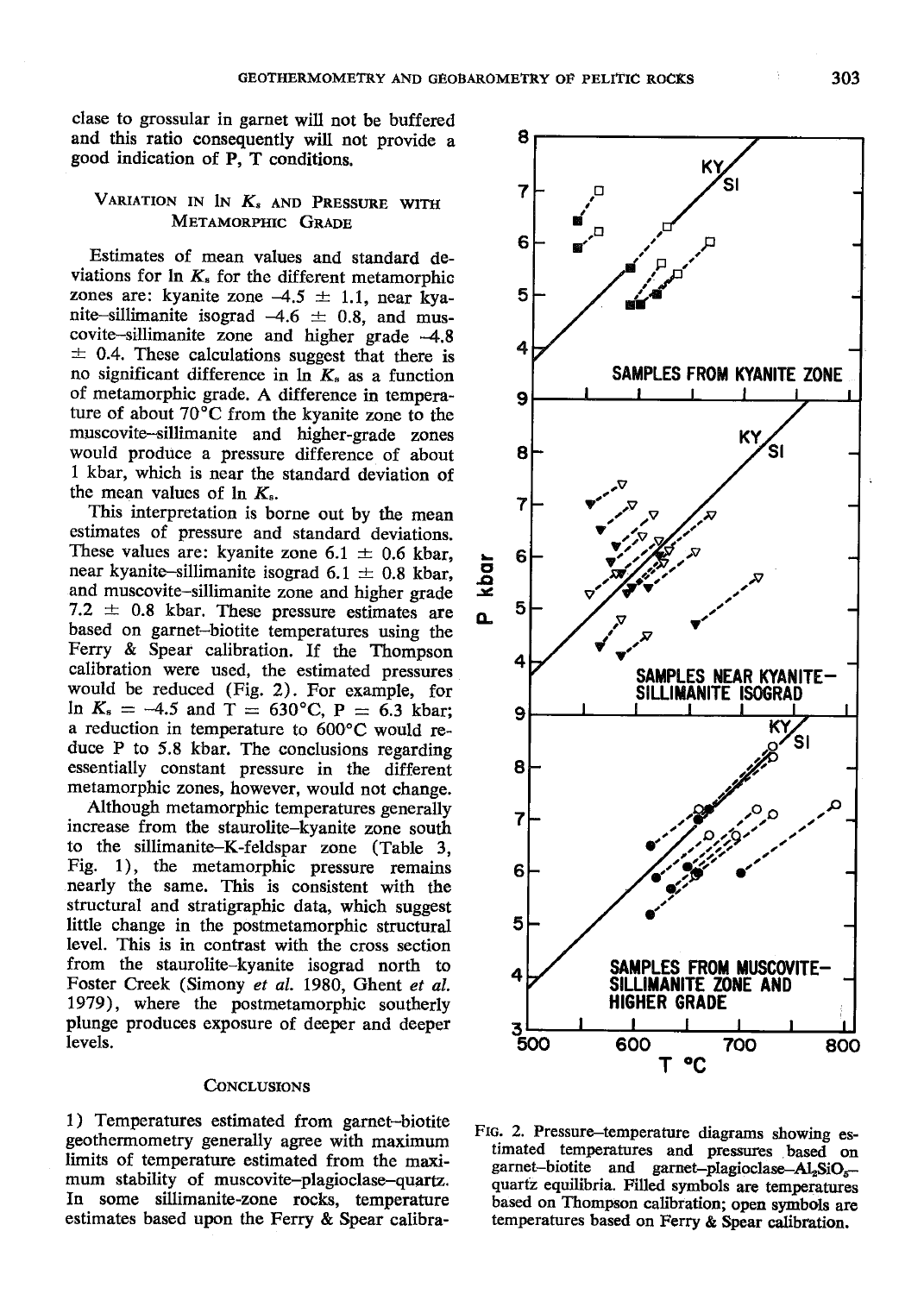tion are higher than maximum stability limits of associated muscovite-plagioclase-quartz. The effects of compositional deviations from this ideal Fe-Mg binary system must be quantitatively corrected to make accurate estimates of temperafure of metamorphism.

2) Garnet-biotite temperature estimates are difficult to make in the higher-grade rocks owing to chemical zonations of garnet. In sillimanite' zone rocks, the rim of a garnet crystal typically shows retrograde exchange of Mg, Fe and Mn with biotite and other phases.

3) Pressure esimates based upon gametplagioclase-Al<sub>2</sub>SiO<sub>5</sub>-quartz show no significant variation with increasing metamorphic grade. This is consistent with the structural crosssection, which suggests that there is no significant postmetamorphic structural plunge in the southern end of the Mica Creek area.

#### **ACKNOWLEDGEMENTS**

The writers thank P.S. Simony of the University of Calgary for supplying some of the samples used in this study. We appreciate the constructive criticisms of M.L. Crawford, L.S. Hollister and J. Nicholls. Mrs. Vicki Roberts kindly typed the final manuscript. Ghent acknowledges financial support from NSERC Operating Grant A-4379 and EMR Research Contract 119-4-81.

#### **REFERENCES**

- ALBRECHT, J. & HEWITT, D.A. (1981): Substitutions in synthetic Ti-biotites. Geol. Soc. Amer. Abstr. Program L3,393.
- BOHLEN, S.T. & ESSENE, E.H. (1980): Evaluation of coexisting garnet-biotite, garnet-clinopyroxene, and other Mg-Fe exchange therrrometers in Adirondack granulites. Geol. Soc. Amer. Bull, gl, 695-719.
- BURNHAM, C.W., HOLLOWAY, J.R. & DAVIS, N.F. (1969): Thermodynamic properties of water to 1000°C and 10,000 bars. Geol. Soc. Amer. Spec. Pap, L32,
- CARMIcHAEL, D.M. (1978): Metamorphic bathozones and bathograds: a measure of the depth of post-metamorphic uplift and erosion on tle regional scale. Amer. J. Sci. 278, 769-797.
- CHATTERJEE, N.D. & FROESE, E. (1975): A thermodynamic study of the pseudobinary join muscovite-paragonite in the system  $KAISi<sub>3</sub>O<sub>8</sub>–NaAl$  $Si<sub>3</sub>O<sub>8</sub> - Al<sub>2</sub>O<sub>8</sub> - SiO<sub>2</sub> - H<sub>2</sub>O$ . Amer. Mineral. 60, 985-993.
- CRAW, D. (1978): Metamorphism, structure and stratigraphy in the southern Park Ranges, British Columbia. Can. I. Earth Sci. 15, 86-98.
- EUGSTER, H.P., ALBEE, A.L., BENCE, A.E., THOMPson, J.B., Jr. & WALDRAUM, D.R. (1972): The two-phase region and excess mixing properties of paragonite-muscovite crystalline solutions.  $J$ . Petrology 13, 147-179.
- FERRY, J.M. (1980): A comparative study of geothermometers and geobarometers in pelitic schists from south-central Maine. Amer. Mineral. 65, 720-732.
- & SPEAR, F.S. (1978): Experimental calibration of the partitioning of Fe and Mg between biotite and garnet. Contr. Mineral. Petrology 66, 113-117.
- GANGULY, J. (1979): Garnet and clinopyroxene solid solutions and geothermometry based on Fe-Mg distribution coefficient. Geochim. Cosmochim. Acta 43, 102l-1029.
- GHENT, E.D. (1975): Temperature, pressure and mixed volatile equilibria attending metamorphism of staurolite-kyanite-bearing assemblages, Esplanade Range, British Columbia. Geol. Soc. Amer, Bull. 86, 1654-1660.
- $-$  (1976): Plagioclase-garnet-Al<sub>2</sub>SiO<sub>5</sub>-quartz: a potential geobarometer-geothermometer. Amer. Mineral. 61, 7IO-714,
- -, ROBBINS, D.B. & STOUT, M.Z. (1979): Geothermometry, geobarometry, and fluid compositions of metamorphosed calc-silicates and pelites, Mica Creek, British Columbia. Amer. Mineral. 64, 874-885.
- -, SIMONY, P.S. & KNITTER, C.C. (1980): Geometry and pressure-temperature significance of the kyanite-sillimanite isograd in the Mica Creek area, British Columbia. Contr. Mineral, Petrology 74, 67-73,
- GOLDMAN, D.S. & ALBEE, A.L. (1977): Correlation of Mg/Fe partitioniog between garnet and biotite with <sup>18</sup>O/<sup>16</sup>O partitioning between quartz and magnetite. Amer. J. Sci. 277, 150-767.
- HODGES, K.V. & SPEAR, F.S. (1982): Accuracy vs. reliability of element partitioning geothermometers and geobarometers. Amer. Mineral. 67, (in press).
- HOLDAWAY, M.J. (1971): Stability of andalusite and the aluminum silicate phase diagram.  $A$ mer, J. Sci. 271, 97-131.
- KNITTER, C.C. (1979): Metamorphism and Structure of the Soards Creek Area, British Colurnbia. M.Sc. thesis, Univ. Calgary, Calgary. Alta.